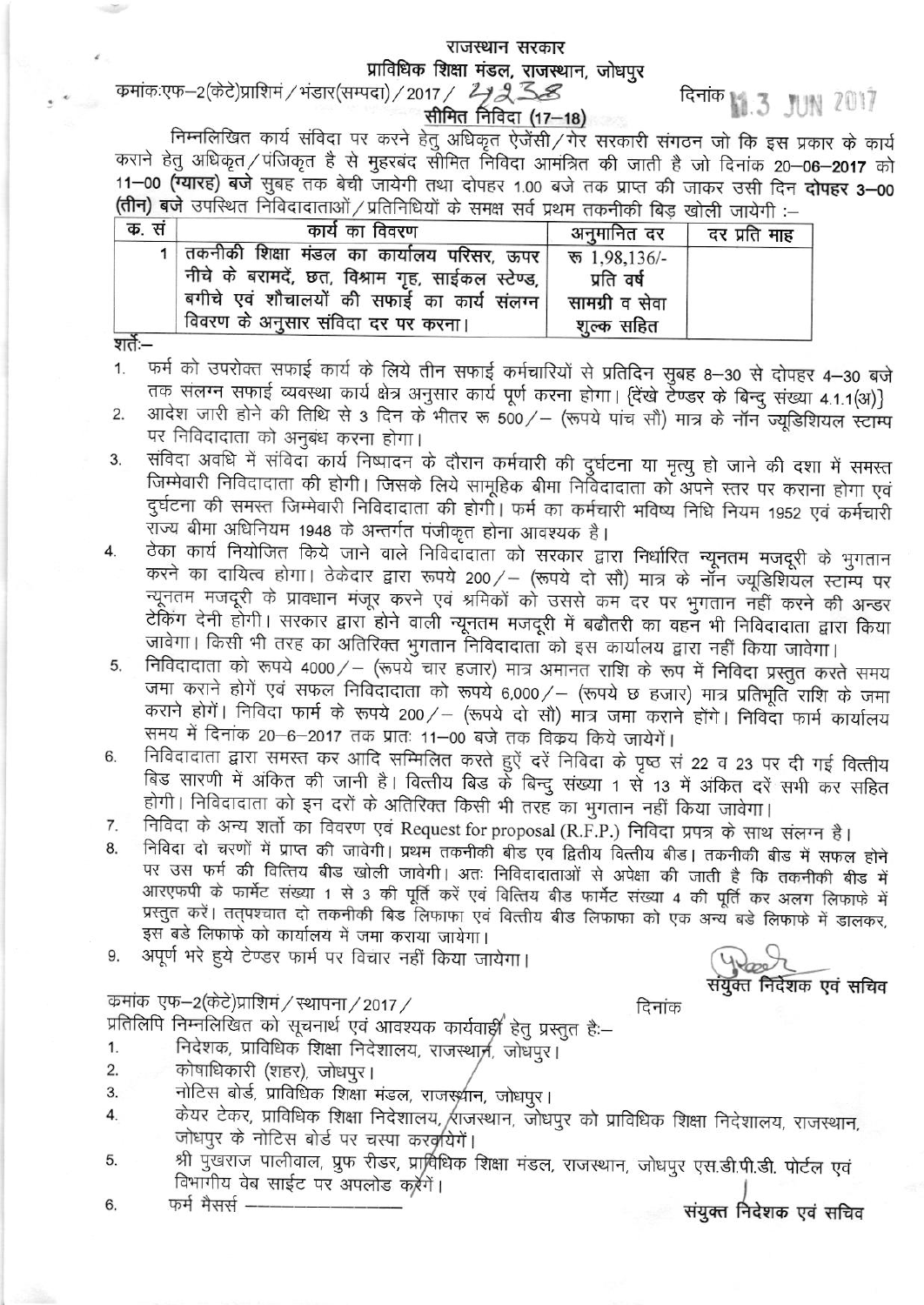$206$ 

STATE OFFICER AAO Page 1 of 23

## REQUEST FOR PROPOSAL (RFP)

अभिरुची की अभीव्यक्ति

For Cleaning Service at

Main Building And Guest House Block And Premises Of Board of Technical Education Rajasthan, Jodhpur

**SIGNATURE OF BIDDER**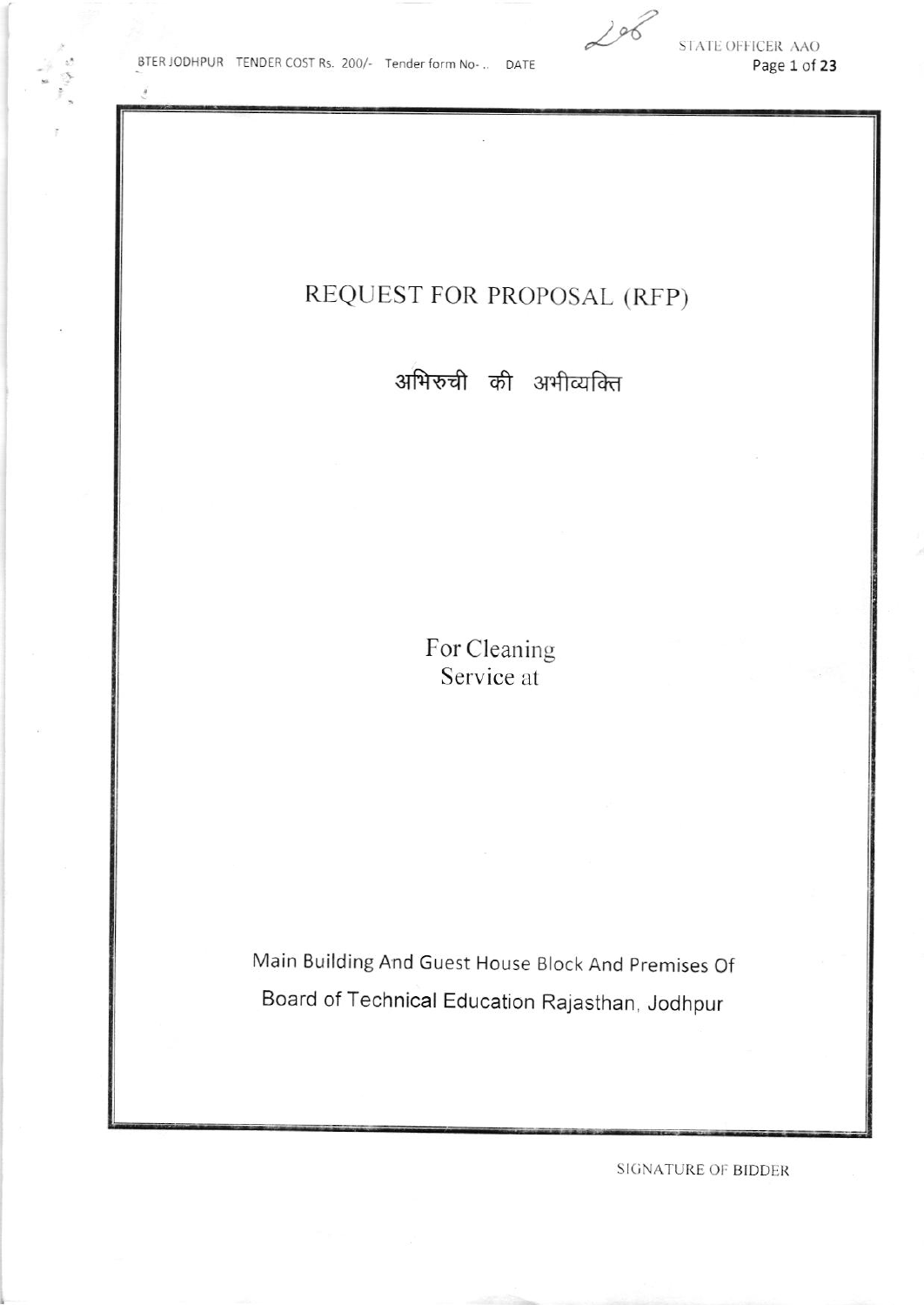# Board of Technical Education Rajasthan, Jodhpur-342001

RFP Document

RFP for Cleaning Service

Last date for submission of offer: on or before 20/06/2017, 3.00 pm

Offer to be submitted in two separate sealed covers as per the following:  $\bullet$ 

Cover 1 : Technical Bid with EMD Cover II : Price Bid

### **SIGNATURE OF BIDDER**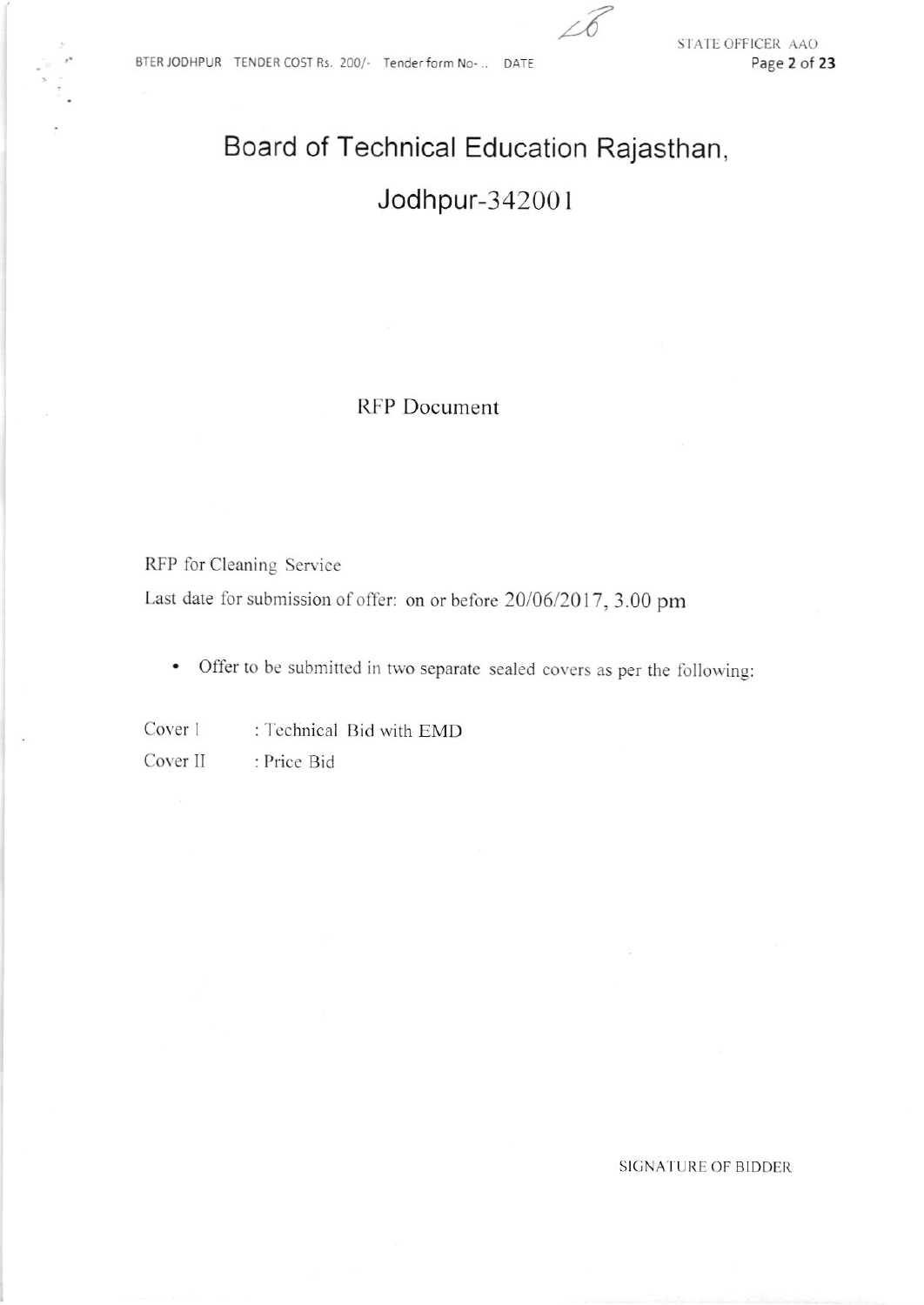$\mathcal{C}_{\mathcal{A}}$ 

 $[A]$ NIVIDA SUCHANA

 $|B|$ **General Notice** For Cleaning Service Bidder.

**TABLE OF CONTENTS** 

 $\ddot{\Xi}$  $\mathbb{R}^n$ 

|   | 1.                                                          | <b>Instructions for bidders</b>                                                                                                                                                                                                                                                                                                                                   |
|---|-------------------------------------------------------------|-------------------------------------------------------------------------------------------------------------------------------------------------------------------------------------------------------------------------------------------------------------------------------------------------------------------------------------------------------------------|
|   | 1.1<br>1.2<br>1.3<br>1.4<br>1.5<br>1.6<br>1.7<br>1.8<br>1.9 | Eligibility criteria<br>Schedule of submitting proposal<br>Purchase of RFP document<br>Packaging and identification<br>1.4.1<br>General and Technical Bid<br>1.4.2<br>Commercial bid<br>1.4.3<br>Common cover<br>Clarifications on RFP document<br>Amendments to RFP document<br>Proposal format<br>Part I: General and Technical Bid<br>Part II : Commercial bid |
| 2 |                                                             | <b>Vender Selection</b>                                                                                                                                                                                                                                                                                                                                           |
|   | 2.1                                                         | Evaluation of Commercial Bid                                                                                                                                                                                                                                                                                                                                      |
|   | 2.2                                                         | Negotiation with Successful Bidder                                                                                                                                                                                                                                                                                                                                |
|   | 2.3                                                         | Disqualification                                                                                                                                                                                                                                                                                                                                                  |
|   | 3                                                           | <b>General Conditions of the Contract</b>                                                                                                                                                                                                                                                                                                                         |
|   | 3.1                                                         | Payment Schedule                                                                                                                                                                                                                                                                                                                                                  |
|   | 3.2                                                         | Suspension                                                                                                                                                                                                                                                                                                                                                        |
|   | 3.3                                                         | Signing of Contract                                                                                                                                                                                                                                                                                                                                               |
|   | 3.4                                                         | Performance Bank Guarantee                                                                                                                                                                                                                                                                                                                                        |
|   | 3.5                                                         | Liquidated damage                                                                                                                                                                                                                                                                                                                                                 |
|   | $\overline{\mathbf{4}}$                                     | Qualifying Information                                                                                                                                                                                                                                                                                                                                            |
|   | 4.1                                                         | Scope of the Work                                                                                                                                                                                                                                                                                                                                                 |
|   |                                                             | 4.1.1<br><b>Cleaning System</b>                                                                                                                                                                                                                                                                                                                                   |
|   | 4.2                                                         | Health and Hygiene                                                                                                                                                                                                                                                                                                                                                |
|   | 4.3                                                         | Disputes                                                                                                                                                                                                                                                                                                                                                          |
|   | 4.4                                                         | Special Conditions                                                                                                                                                                                                                                                                                                                                                |
|   | 4.5                                                         | Security Deposit                                                                                                                                                                                                                                                                                                                                                  |
| 5 |                                                             | Contractual Terms and Conditions                                                                                                                                                                                                                                                                                                                                  |
| 6 |                                                             | Formats for Information required from Bidders                                                                                                                                                                                                                                                                                                                     |
|   | 6.1                                                         | Form I - Covering Letter                                                                                                                                                                                                                                                                                                                                          |
|   | 6.2                                                         | Form II -Applicant Information Form                                                                                                                                                                                                                                                                                                                               |
|   | 6.3                                                         | Form III -Technical Bid                                                                                                                                                                                                                                                                                                                                           |
|   | 6.4                                                         | Form IV: Commercial Bid Format                                                                                                                                                                                                                                                                                                                                    |

C:\Users\hp\Desktop\BACKUP 12 FEB 2016\CAYERTAKER2016\RFP to be open on 20.06.2017.docx